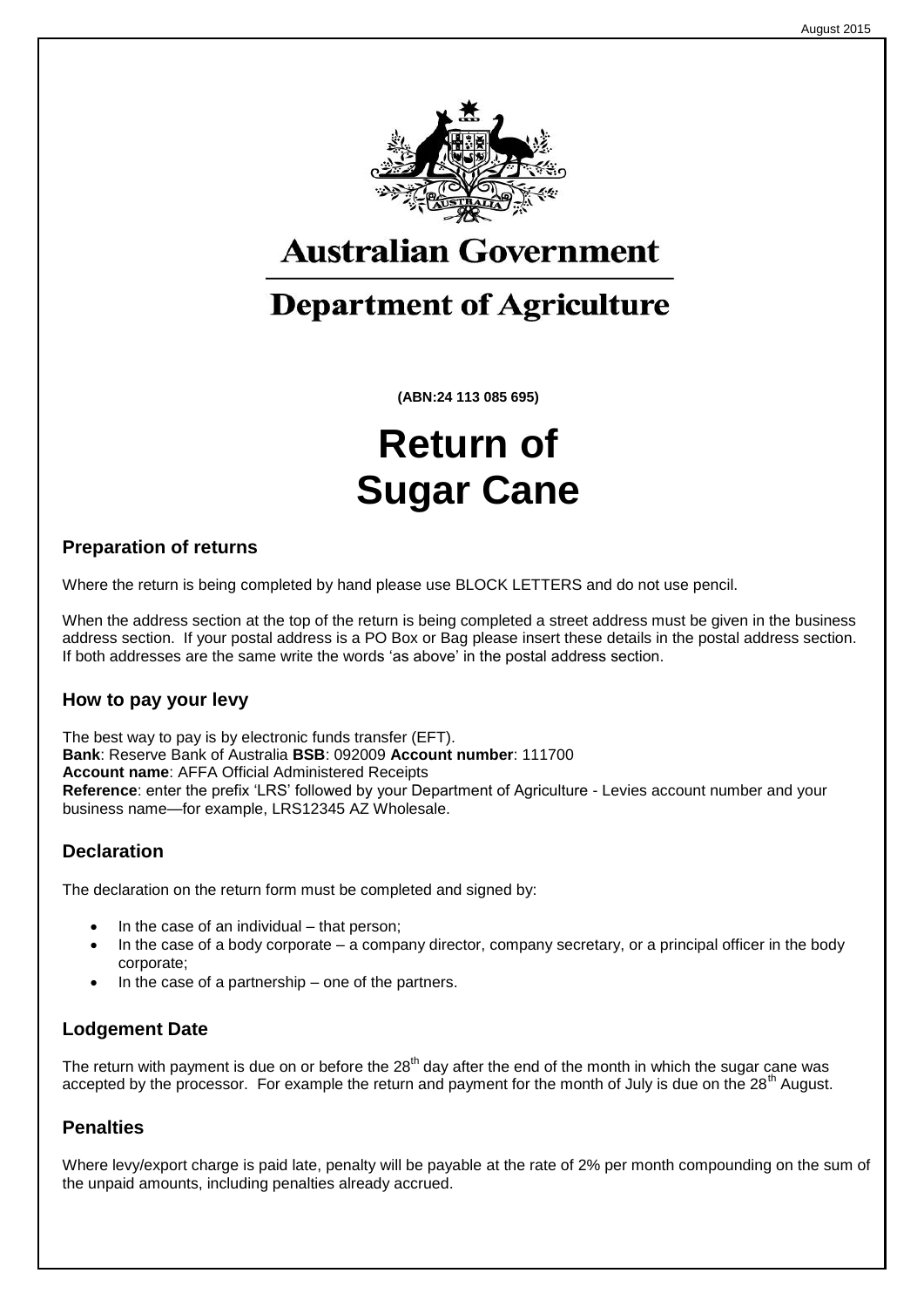

**Department of Agriculture** 

*Primary Industries Levies and Charges Collection Act 1991, Primary Industries (Excise) Levies Act 1999* and associated legislation.

## **Return of Sugar Cane**

| Name of Sugar Mill                               |          | LRS account number |
|--------------------------------------------------|----------|--------------------|
| <b>Business address</b><br>(not a PO Box or Bag) |          |                    |
|                                                  | Postcode | Month              |
| Postal address                                   |          |                    |
| (if different to above)                          | Postcode |                    |
| <b>Business identifying</b>                      |          |                    |
| number (ACN, ABN etc.<br>if applicable)          |          |                    |

|                                                                                                                     |                | (i)                                                                               |                                                  | (ii)                                                             | $(i) \times (ii) = (iii)$ |   |
|---------------------------------------------------------------------------------------------------------------------|----------------|-----------------------------------------------------------------------------------|--------------------------------------------------|------------------------------------------------------------------|---------------------------|---|
| Type                                                                                                                | Levy<br>number | Quantity of sugar cane (tonnes)                                                   |                                                  | Levy Rate                                                        | <b>Total Levy Payable</b> |   |
|                                                                                                                     |                |                                                                                   |                                                  |                                                                  | \$                        | с |
| <b>Sugar Cane</b>                                                                                                   | 039            |                                                                                   | 01                                               |                                                                  |                           |   |
| 1st instalment: 60% of the total levy payable for a month is due<br>on the same day that the monthly return is due. |                |                                                                                   |                                                  | 1 <sup>st</sup> instalment levy payable<br>(iii) $x 60\% = (iv)$ |                           |   |
| The balance of the levy payable for a month is due for payment<br>on 28 February in the following calendar year.    |                |                                                                                   | <b>Balance of levy payable</b><br>$(iii) - (iv)$ |                                                                  |                           |   |
| You can choose to pay more than the minimum amount required.                                                        |                | The 1 <sup>st</sup> instalment is the minimum payment due on the return due date. |                                                  | <b>LEVY PAID</b><br>at the time this return is submitted         |                           |   |

#### **Note: Levy not received by the due date may attract late payment penalty.**

| Declaration:                                                                                                                                             |                             | I declare that to the best of my knowledge the information contained on this return form and any attachments is<br>correct in every essential detail. "Giving false or misleading information is a serious offence" |  |  |
|----------------------------------------------------------------------------------------------------------------------------------------------------------|-----------------------------|---------------------------------------------------------------------------------------------------------------------------------------------------------------------------------------------------------------------|--|--|
| Full name of declarant<br>(Please print)                                                                                                                 |                             | Mr/Mrs/Dr/Ms/Miss                                                                                                                                                                                                   |  |  |
|                                                                                                                                                          | Signature and date          |                                                                                                                                                                                                                     |  |  |
|                                                                                                                                                          | Designation                 |                                                                                                                                                                                                                     |  |  |
| <b>Contact officer</b><br>details                                                                                                                        | Full name<br>(Please print) | Mr/Mrs/Dr/Ms/Miss                                                                                                                                                                                                   |  |  |
|                                                                                                                                                          | Phone number                | Facsimile<br>number                                                                                                                                                                                                 |  |  |
|                                                                                                                                                          | Email address               |                                                                                                                                                                                                                     |  |  |
| <b>Method of</b><br>EFT <sup>1</sup><br>Cheque  <br>payment<br>* Please note: the Department of Agriculture does not<br>(please tick)<br>issue receipts. |                             | /20<br>Date deposited<br><b>OFFICE USE ONLY</b>                                                                                                                                                                     |  |  |
| On completion, please<br>forward return together with payment to:                                                                                        |                             | Amount<br>For further enquiries contact the<br>Department of Agriculture toll free on:<br>Date entered                                                                                                              |  |  |
| Department of Agriculture - Levies<br>Locked Bag 4488<br>KINGSTON ACT 2604                                                                               |                             | Adelaide (SA)<br>1800 814 961<br>Brisbane (QLD, WA & NT)<br>1800 647 801<br>Return number<br>Melbourne (VIC & TAS)<br>1800 683 839<br>Sydney (NSW & ACT)<br>1800 625 103                                            |  |  |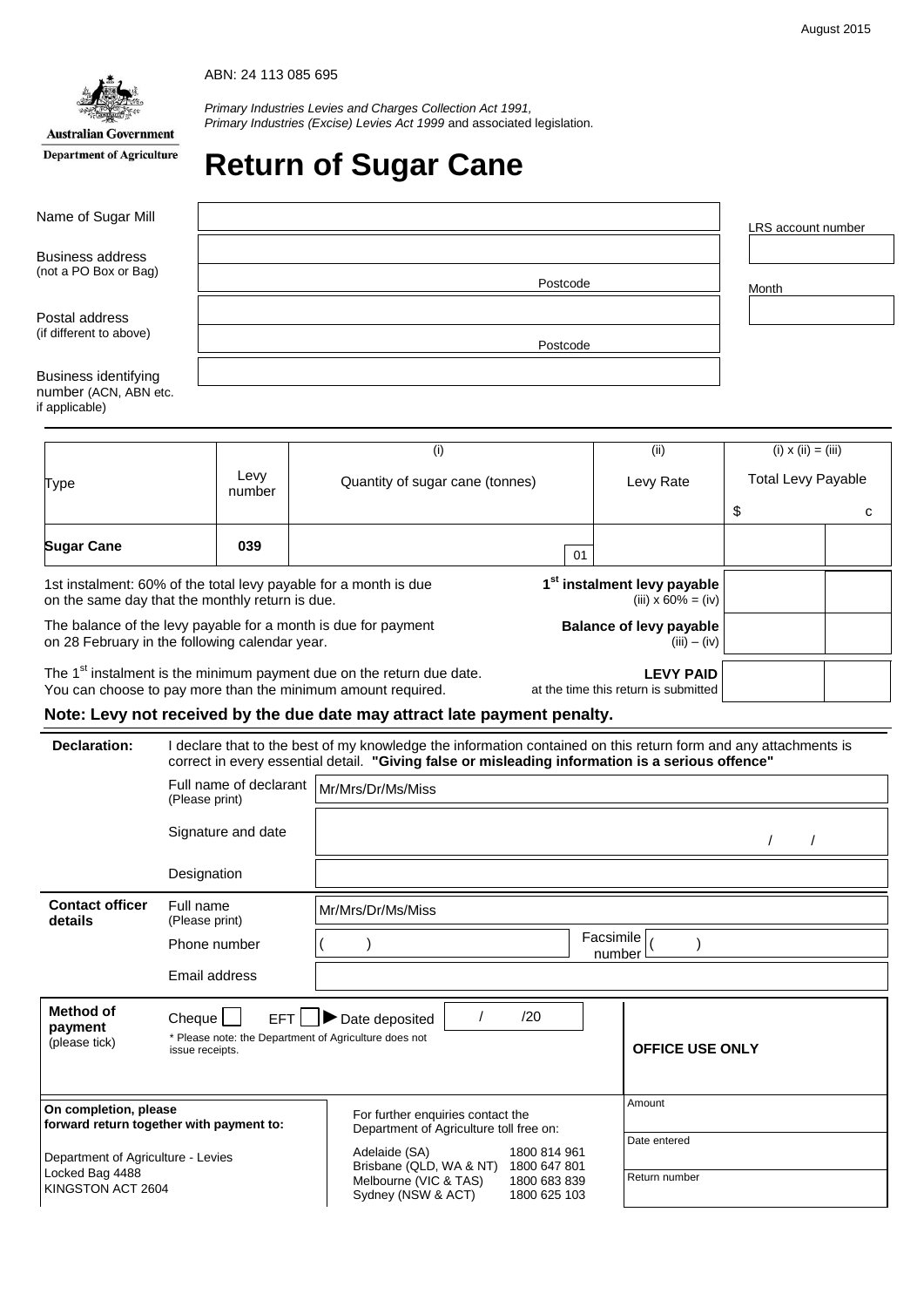| OR email to                          | Signea |
|--------------------------------------|--------|
| Levies.Management@agriculture.gov.au |        |

OR fax to 1800 609 150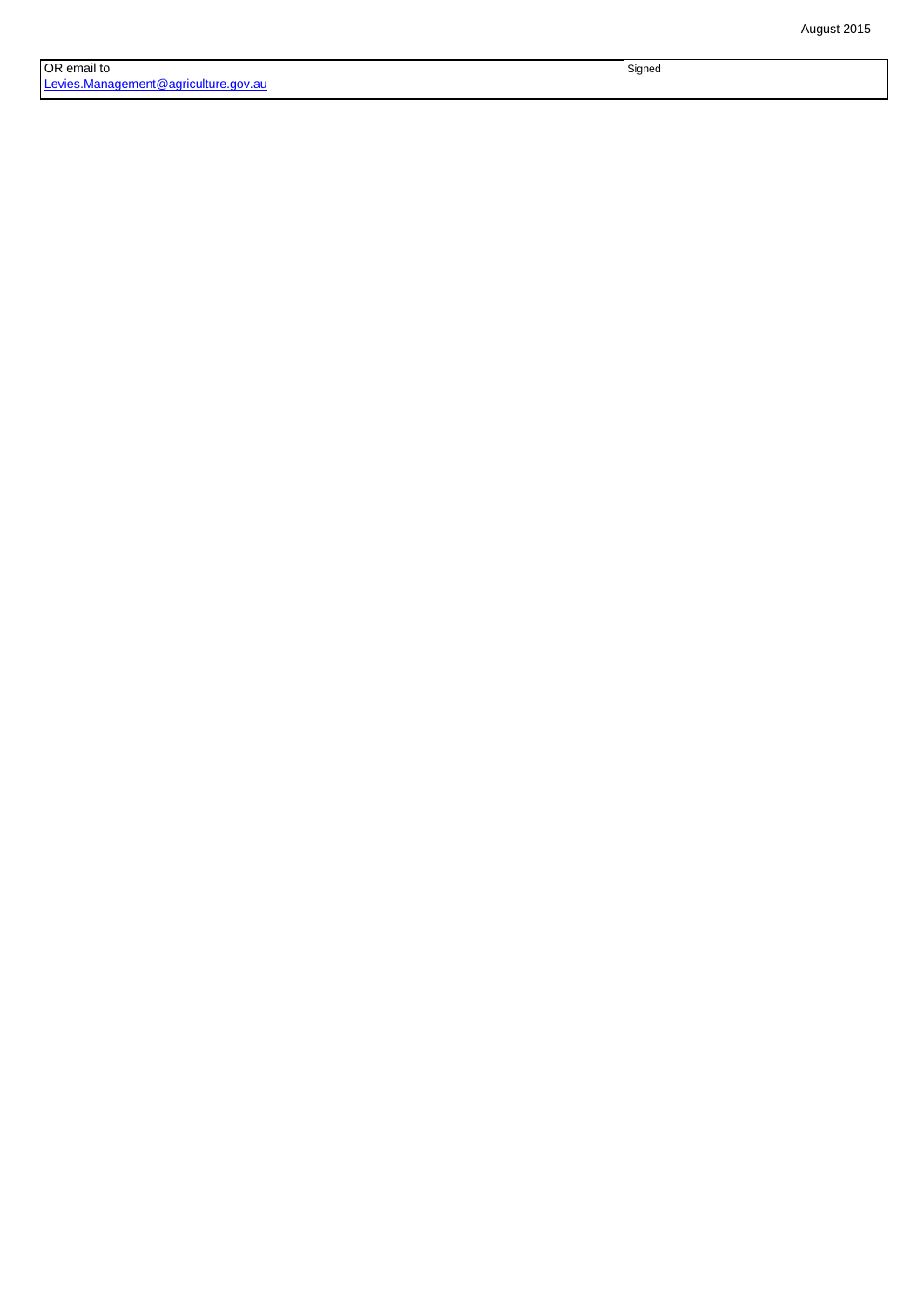

### **Australian Government**

**Department of Agriculture** 

#### **Privacy Notice**

'Personal information' means any information or opinion about an identified, or reasonably identifiable, individual.

The collection of personal information by the Department of Agriculture (the department) in relation to this Return Form is authorised by the *Primary Industries Levies and Charges Collection Act 1991* (the Act) for the purpose of collecting levy information. If you do not provide the relevant personal information requested in this application, you will be in breach of the Act and the department will be required to take the relevant action.

Personal information may be disclosed to other Australian agencies, including industry bodies and levy recipient organisations, and persons or organisations where necessary for these purposes, provided the disclosure is consistent with relevant laws, in particular the *Privacy Act 1988*. Your personal information will be used and stored in accordance with the Privacy Principles.

The department's Privacy Policy, including information about access to and correction of your personal information, can be found at: <http://www.agriculture.gov.au/about/privacy>

To contact the department about your personal information or to make a complaint:

**Telephone:** Switchboard +61 2 6272 3933 **Email:** [privacy@agriculture.gov.au](mailto:privacy@agriculture.gov.au) **Post:** Privacy Contact Officer, Department of Agriculture GPO Box 858 Canberra ACT 2601